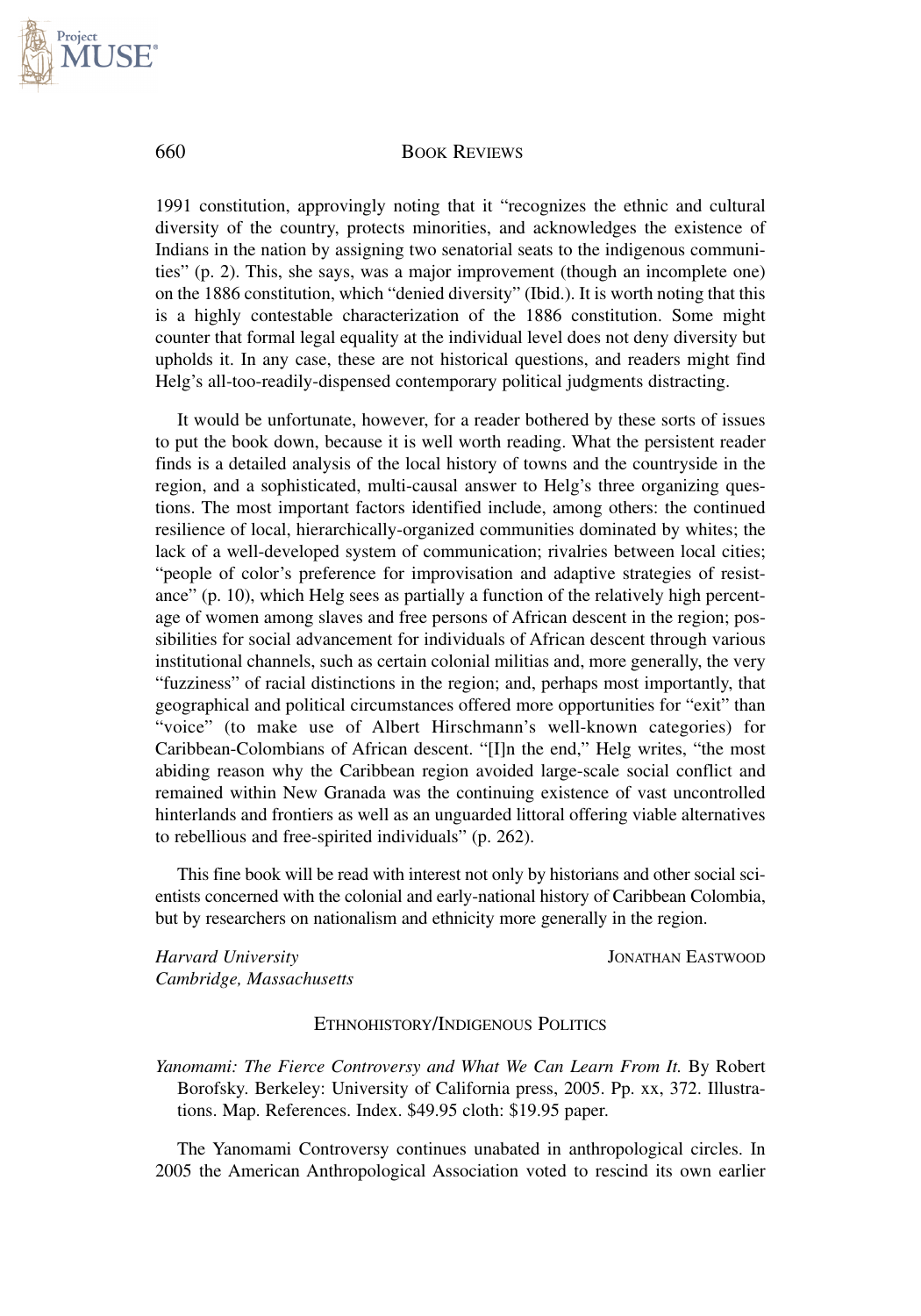## BOOK REVIEWS 661

report finding Napoleon Chagnon's actions during his fieldwork harmful to the Yanomami. This crisis came to a head after the publication of Patrick Tierney's book *Darkness in El Dorado* (2000), a book addressing a controversy Chagnon stirred up when he accused the Salesian missionaries of hiring a Yanamamo "hit man" to kill him after he accused them of keeping him out of the Amazon after Brazilian miners slaughtered a number of Yanomami.

If all this sounds confusing, it is but the tip of the iceberg. The issues involved in the controversy strike at the very roots of anthropology itself and its obligation to those peoples whom it studies. The 1993 murder of sixteen Yanomami by Brazilian miners who were illegally in Yanomami territory in Venezuela helped bring many festering issues to the fore. Chagnon attempted to conduct his own investigation into the slaughter even though the Venezuelan government had banned him from the Amazon. The official investigating commission included the Bishop of Amazonas, now the Cardinal Archbishop of Caracas. This bishop stopped Chagnon from continuing his research. As he told me, he believes that Chagnon was tied up with a shady politician who wanted to join up with Chagnon in controlling the Yanomamo territory and its mineral resources. Moreover, he deems Chagnon's writings helped reinforce the image of the Yanomami as fierce, savage subhumans. In a letter to the *New York Times*, Chagnon leveled a number of charges against the Salesian missionaries, who responded in kind. Venezuelan anthropologists, Yanomami and others joined in the fray. A number of American anthropologists were not far behind. In the interests of full disclosure, I should note that the Salesians asked me to investigate the charges. I did so and organized a session at the American Anthropological Association (AAA) and published the transcript of that session. That session revealed the deep chasm within the profession regarding Chagnon's research as well as feelings regarding his responsibility for the depiction of the Yanomamo as "savage" and "fierce." The explosive nature of the occasion is captured in the transcript, and the shaky peace between the Salesians and Chagnon resulting from the meetings did not last very long.

In *Darkness in El Dorado*, Tierney stirred up further ire against Chagnon, raising serious charges about, for example, why an anthropologist would work for the Atomic Energy Commission and the ethics of his research. Unfortunately, Tierney made a serious error in charging Chagnon with complicity in the cause of the measles epidemic that took so many lives among the Yanomami. This erroneous accusation gave Chagnon's supporters an opportunity to brand all his charges as tainted. They are not and Borofsky's book does a good deal to clarify the major issues, scrupulously presenting a clear and reasoned examination of the material, the commissions, the AAA report, debates, letters, and so forth. If an author happens to quote or interview me, I tend to judge her or his accuracy by how faithful the quote or interview is to what I have said. Tierney accurately quoted my work. So does Borofsky. I was a bit surprised when he quoted me accurately regarding Yanomami's positive response to military presence and then chided me for not warning them of the dangers of such presence. He is confusing ethnography with